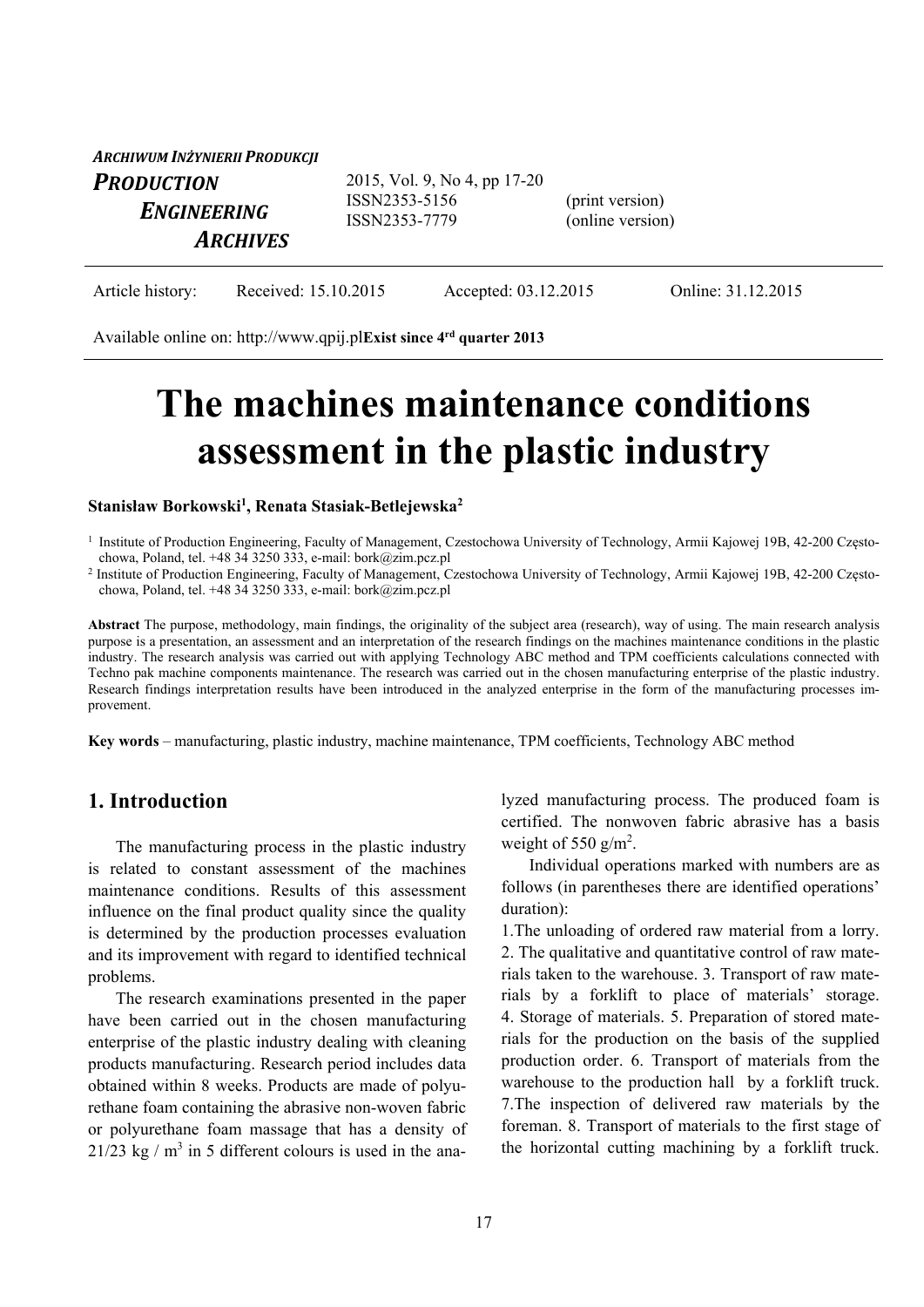9. The operation of the horizontal materials (polyurethane foam blocks) cutting with the panel dimension control and record of the measurement result. 10. Transport of the cutting raw material on pallets to the next production stage. 11. The bonding operation of cut material cut with non-woven abrasive material, hooking of the glued pallets with simultaneously administered glue weight control and record of control results. 12. Transport of a glued material to the glued pallet storage. 13. The storage of glued materials at the production place to ensure adequate conditions for the binding glue process. 14. The operation of glued pallets unfastening. 15. Transport of materials for vertical cutting station. 16. The vertical cutting operation of the material and the dimensions control of the cut material and record of the control results. 17. Transport of the cut material to the packing station. 18. The packing operation with visual control based on the product model. 19. Transport of the finished product to the place of temporary storage, which is a place of constant control. 20. The sampling control carried out by quality controller. 21. Transport of the finished product to the warehouse. 22. Preparation of the pallet with the finished product for a storage. 23. Transport of the finished product to the storage. 24. The storage of the finished product.

## **2. Methodology of research**

The research analysis was conducted with applying the machines maintenance conditions assessment based on Technology ABC method (BORKOWSKI S., SELEJDAK J., SALAMON SZ. 2006). The Technology ABC methodology allows specifying the modernity level of individual components parts in the chosen machine. Presented research methodology is based on the principle related to the fact, that each group of machine's components are divided into several groups marked with the letter A (affect on the main manufacturing results). There are also some machine's components that are marked with the letter C (have a small contribution to the manufacturing results and the machines maintenance conditions). The other parts of groups are marked with the letter B (BORKOWSKI S. 2004).

Application of ABC analysis allows identifying of significant technological capabilities of enterprises'

machines responsible for the final quality performed by the manufacturing processes (BORKOWSKI S. 2012). Technology ABC analysis is applied with using Parker scale (5 grading scale).

Research findings on chosen machine's modernity level have been analyzed in the context of machines' maintenance conditions by applying calculations on the Overall Effectiveness Efficiency of the Machine (OEE) that is a key measure of Total Production Maintenance. The Overall Effectiveness Efficiency of the Machine is a measure of the machine efficiency that is calculated based on its performance (BORKOWSKI, S., JEZIORSKI, L., RYCHTER, A. 2004).

## **3. Results and discussions**

Table 1 presents an assessment of the individual machine components modernity level carried out with using the ABC method for the machine of Techno pak FP 05 type, that was produced in 1994.

| Subas-<br>sembly | N <sub>0</sub> | <b>Parts/Components</b><br>of the machine     | The modernity<br>level   |
|------------------|----------------|-----------------------------------------------|--------------------------|
|                  | A1             | Control system                                | $\mathfrak{D}$           |
|                  | A <sub>2</sub> | Console                                       | 1                        |
|                  | A3             | Gear (changing a length of the<br>package)    | 3                        |
|                  | A4             | Drive motors                                  | 3                        |
| А                | A <sub>5</sub> | Sprockets                                     | 3                        |
|                  | B1             | Main propulsion system                        | 3                        |
|                  | B <sub>2</sub> | Drive train feed                              | 3                        |
|                  | B <sub>3</sub> | Pneumatic system of heaters<br>shutdown       | 3                        |
|                  | B4             | Electric heating system                       | 3                        |
|                  | B <sub>5</sub> | The drive system of sealing rollers           | 3                        |
|                  | <b>B6</b>      | The team of guide rollers                     | $\overline{4}$           |
|                  | B7             | Team rolls of tape leading<br>to the repeller | $\overline{\mathcal{A}}$ |
|                  | B <sub>8</sub> | Feeder chain to sponges running               | 4                        |
| B                | <b>B9</b>      | Chains                                        | $\overline{4}$           |
|                  | C1             | The machine construction                      | $\overline{4}$           |
|                  | C <sub>2</sub> | Covers of the moving parts                    | 5                        |
|                  | C <sub>3</sub> | Platen                                        | 4                        |
| $\overline{C}$   | C <sub>4</sub> | Control valves                                | 3                        |

*Table 1. Assessment of the machine parts modernity level for Techno pak* 

*Source: own study based on internal materials of the enterprise.*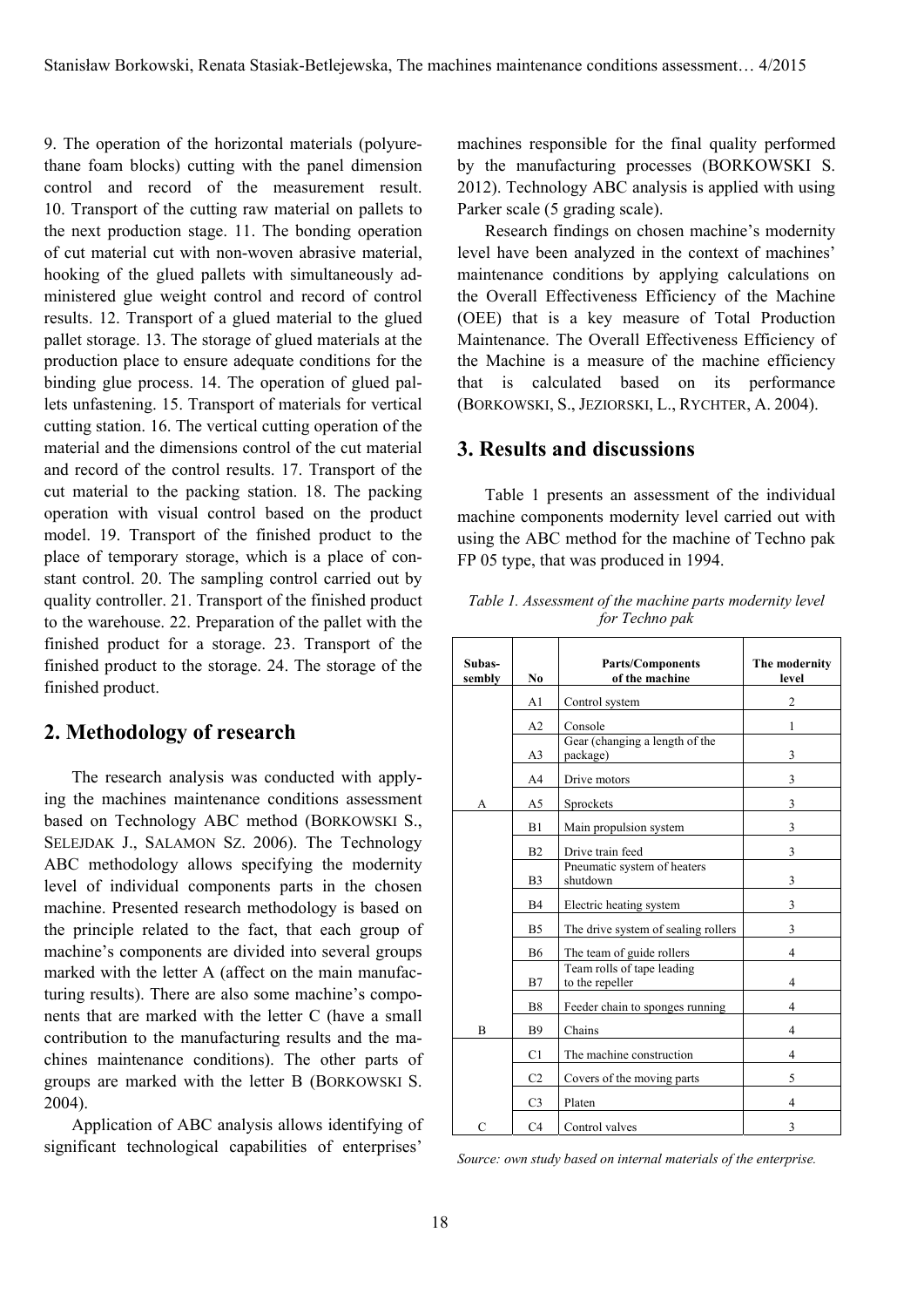Parts located in different components (Table 1), can be qualified in accordance to Parker scale:

- A in 60% is identified on 3 level and two others (20%) - on 2 and 1 level,
- $\bullet$  B in 55,5% is identified on 3 level and 45% on 4 level,
- C in 50% is identified on 4 level and  $25%$  on 5 and 3 levels.

As a result of research analysis based on Technology ABC method, that 18 parts in the analyzed machine is characterized as follows:

- 1 is on the level 1 in Parker scale,
- $\bullet$  1 is on the level 2 in a Parker scale,
- 9 is on the level 3 in Parker scale,
- 6 is on the level 4 in Parker scale,
- $\bullet$  1 is on the level 5 in Parker scale.

On the basis of the analysis, it can be stated, that modernity level of the analyzed machine parts is identified between 1 and 5 level in Parker scale with the majority of those parts identified in the range:  $3 \div 4$ level.

The research findings on the machines modernity level in the analyzed enterprise dealing with plastic products manufacturing shown that analyzed machines' components are modern, what can be directly reflected to high product quality level. It has been also confirmed as the result of analysis that concerned nonconformities identified in the packaging. It was stated, that within two months the analyzed machine packed 44417 pieces and there were identified 3566.7 pieces of nonconformities, what is 0.81% of nonconformities at all.

Analysis of the machines' maintenance conditions based on TPM coefficients assessment have been presented with applying of OEE analysis. The calculation of OEE coefficients for chosen machines maintenance conditions assessment are presented in Table 2.

Figure 1 presents analyzed coefficients that are following: the quality coefficient, the overall machines efficiency coefficient and the use coefficient.

As it results from the analysis of data presented in Table 2 and Figure 1, the value of OEE coefficient is highly variable  $(34.87\% \div 81.16\%)$ . These values have a large range. It can be concluded, that obtained research findings are caused by unplanned machines breakdown and stops. In majority of obtained research results, OEE coefficient is assessed as a high nominally (in the range:  $74.31\% \div 81.16\%$ ).

|  | Table 2. Techno pak efficiency analysis for 8 weeks |  |  |
|--|-----------------------------------------------------|--|--|
|  |                                                     |  |  |

| <b>Research period</b> | work fund<br>$\begin{bmatrix} \overline{min} \\ \overline{min} \end{bmatrix}$<br>Shift | stoppage<br>of machines [min]<br>planned<br>The | The work time [min] | stoppage<br>machine<br>min<br>Unscheduled | $\boxed{\min}$<br>Netto maintenance time | The availability coefficient [%] | prod-<br>The number of processed<br>ucts [szt] | of one prod-<br>[min/pc]<br>projected time<br>uct processing<br>The | product<br>$[\text{min/szt}]$<br>of the<br>processing<br>The Real time | The velocity coefficient of the<br>action [%] | The utilization coefficient [%] | of incompabilities<br>$\boxed{\mathbf{pc}}$<br>The number | coefficient [%]<br>quality<br>The | overall efficiency of the<br>device [%]<br>The i |
|------------------------|----------------------------------------------------------------------------------------|-------------------------------------------------|---------------------|-------------------------------------------|------------------------------------------|----------------------------------|------------------------------------------------|---------------------------------------------------------------------|------------------------------------------------------------------------|-----------------------------------------------|---------------------------------|-----------------------------------------------------------|-----------------------------------|--------------------------------------------------|
| 1                      | 4320                                                                                   | 885                                             | 3435                | 845                                       | 2590                                     | 75,40                            | 36592                                          | 0,033                                                               | 0,071                                                                  | 46,62                                         | 46,62                           | 295,7                                                     | 99,19                             | 34,87                                            |
| $\overline{2}$         | 4800                                                                                   | 2315                                            | 2485                | 330                                       | 2155                                     | 86,72                            | 66154                                          | 0,033                                                               | 0,035                                                                  | 94,29                                         | 101,30                          | 613                                                       | 99,07                             | 81,16                                            |
| 3                      | 4800                                                                                   | 3400                                            | 1400                | 250                                       | 1150                                     | 82,14                            | 32284                                          | 0,033                                                               | 0,036                                                                  | 92,64                                         | 92,64                           | 400                                                       | 98,76                             | 75,16                                            |
| 4                      | 4800                                                                                   | 2740                                            | 2060                | 415                                       | 1645                                     | 79,85                            | 47434                                          | 0,033                                                               | 0,035                                                                  | 95,16                                         | 95,16                           | 494,7                                                     | 98,96                             | 75,19                                            |
| 5                      | 3840                                                                                   | 120                                             | 3720                | 435                                       | 3285                                     | 88,31                            | 77944                                          | 0,033                                                               | 0,042                                                                  | 78,30                                         | 78,30                           | 256,6                                                     | 99,67                             | 68,92                                            |
| 6                      | 4800                                                                                   | 2310                                            | 2490                | 215                                       | 2275                                     | 91,37                            | 56337                                          | 0,033                                                               | 0,040                                                                  | 81,72                                         | 81,72                           | 270                                                       | 99,52                             | 74,31                                            |
| 7                      | 4800                                                                                   | 1880                                            | 2920                | 310                                       | 2610                                     | 89,38                            | 68132                                          | 0,033                                                               | 0,038                                                                  | 86,14                                         | 86,14                           | 849,2                                                     | 98,75                             | 76,04                                            |
| 8                      | 4800                                                                                   | 1540                                            | 3260                | 280                                       | 2980                                     | 91,41                            | 59108                                          | 0,033                                                               | 0,050                                                                  | 65,45                                         | 65,45                           | 387,5                                                     | 99,34                             | 59,44                                            |

*Source: own study based on internal materials of the enterprise*